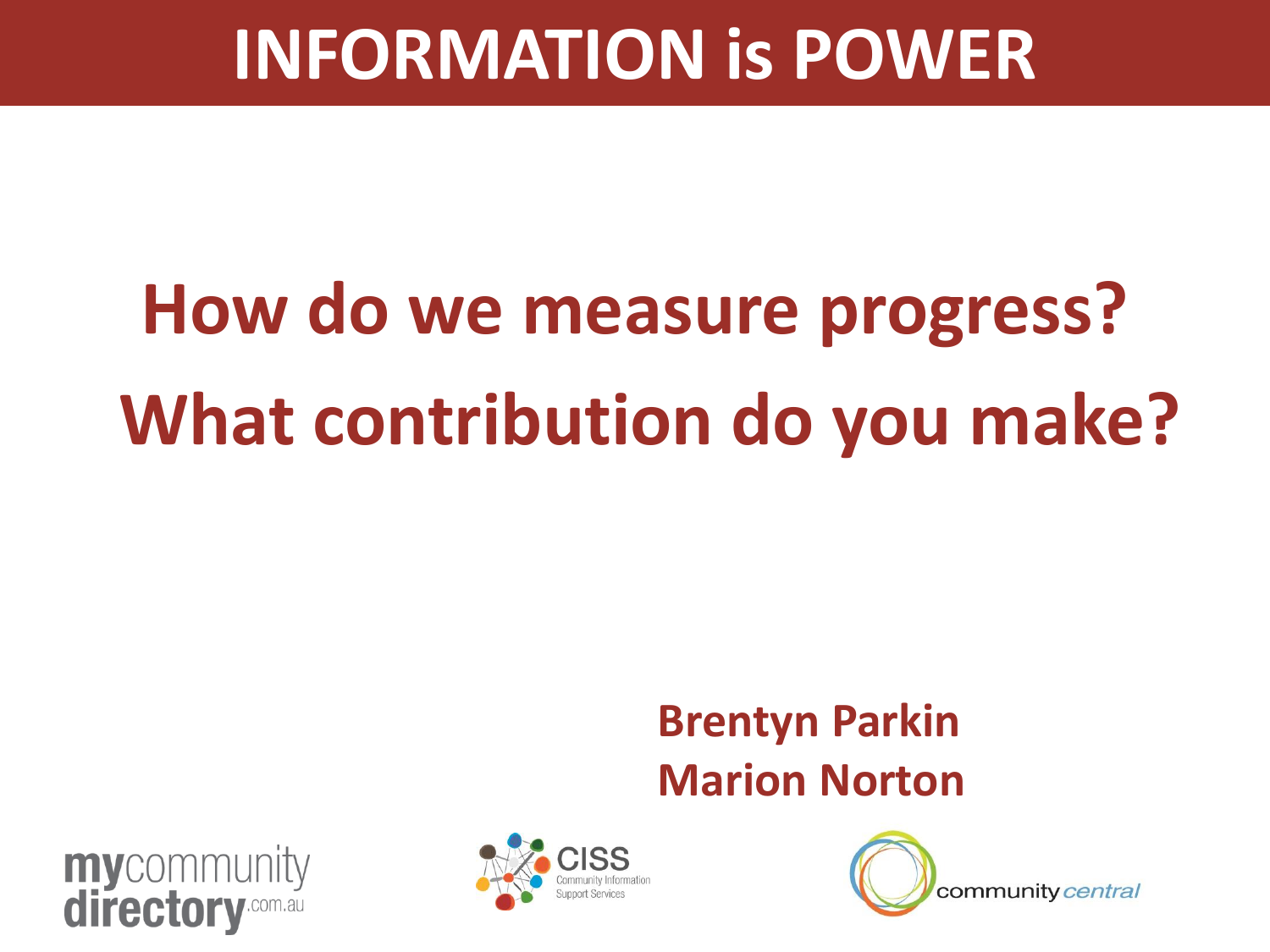## **Community Indicators – societal progress**

• What indicator(s) does my organisation contribute to?

### *How do I know ?* Tell/ draw the story about your clients' progress.

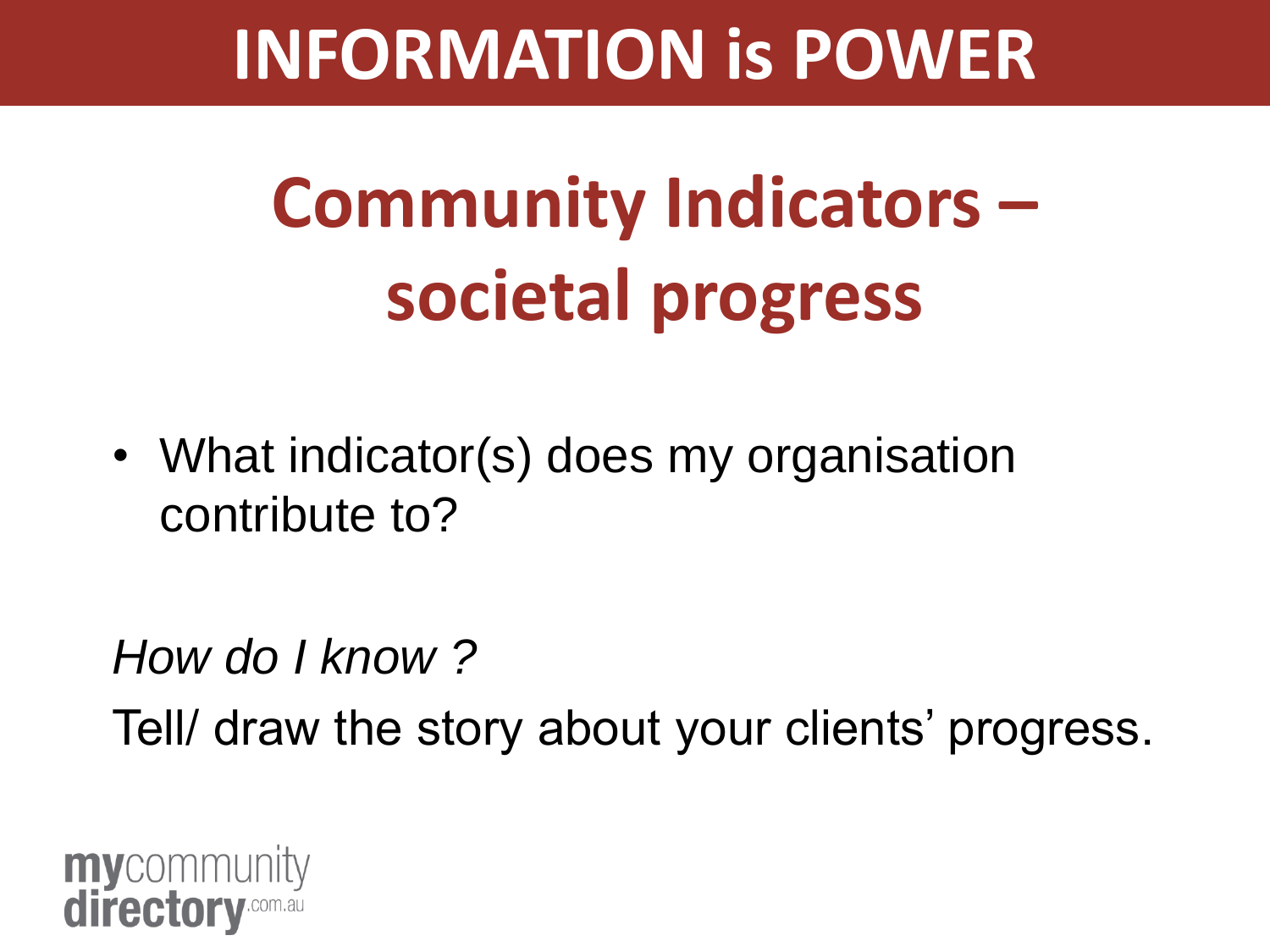## **To get** *client* **progress**

#### **what progress do I need to see in our service?**

*How do we know?* 

- What does it look it like if our service is getting better?
- Make a progress checklist.

**my**community directory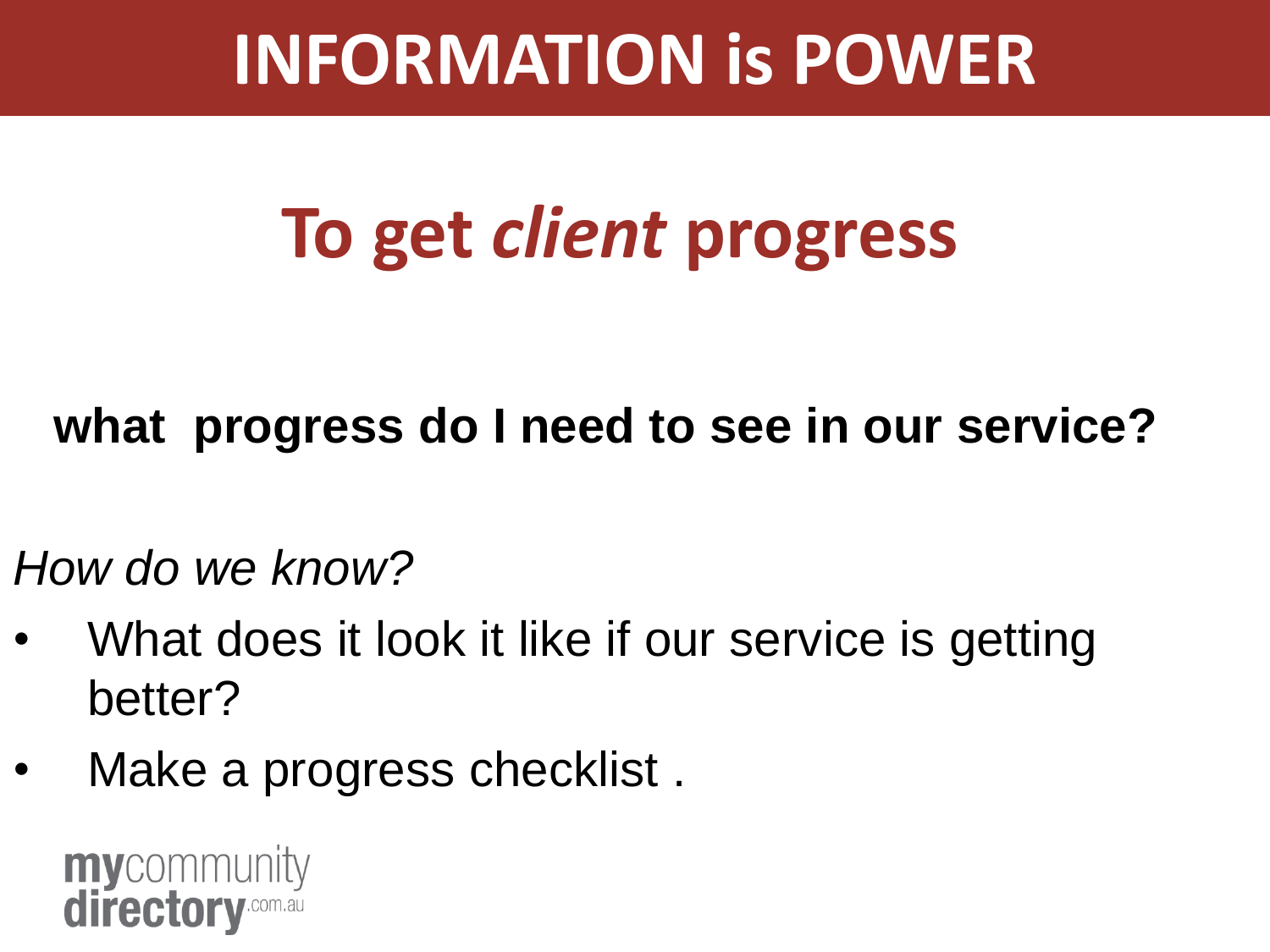## **To get** *service* **progress**

**what progress do I need to see in the business?**

- Which processes or systems need to be improved to get service progress?
- How will I know when it is working well? What will it look like?

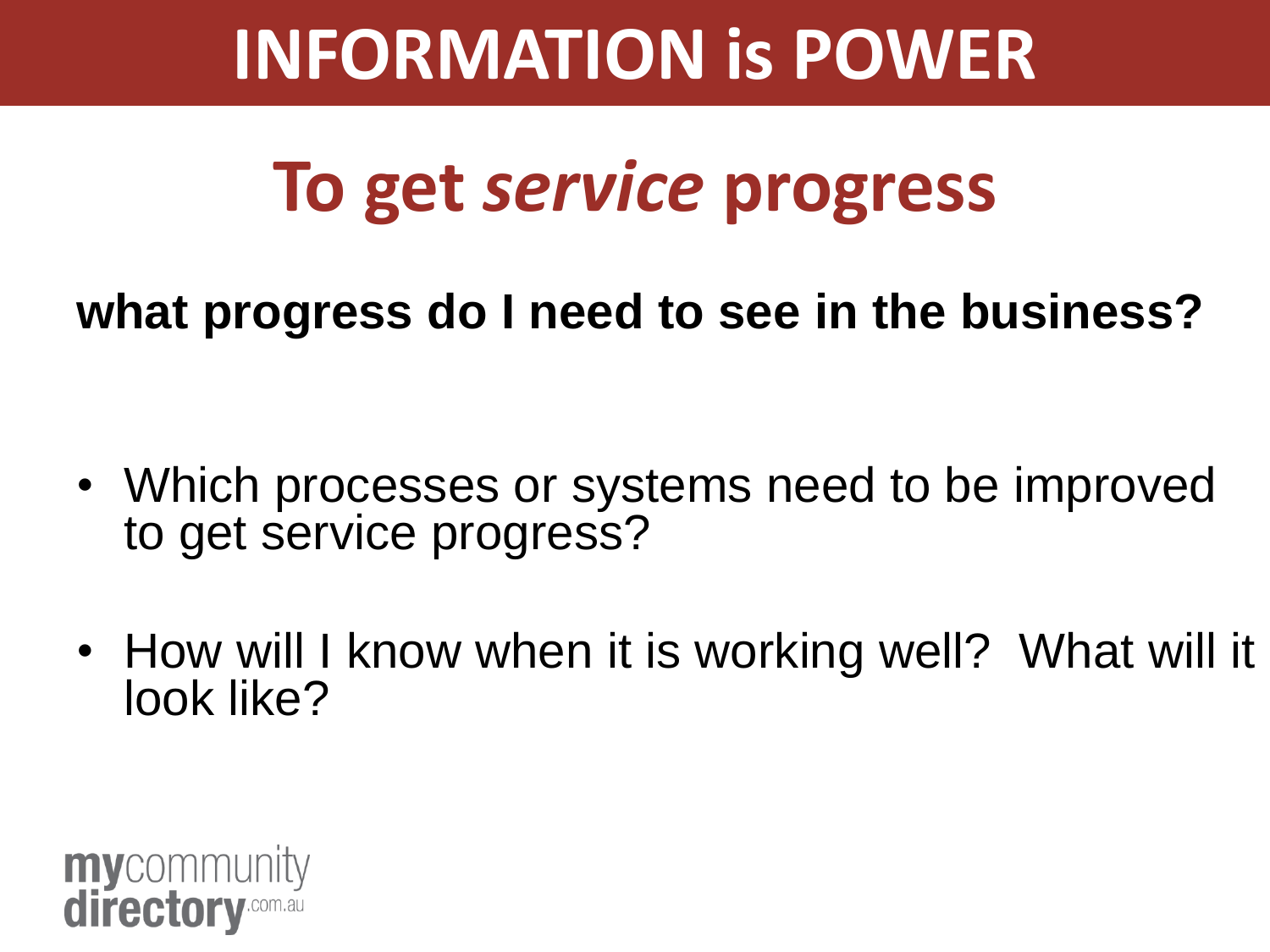## **Joining the dots**

- To get societal progress
	- we ensure client progress by
	- making service progress which is achieved with
	- business progress

How do we measure these?

How can we contribute to progress at each level?

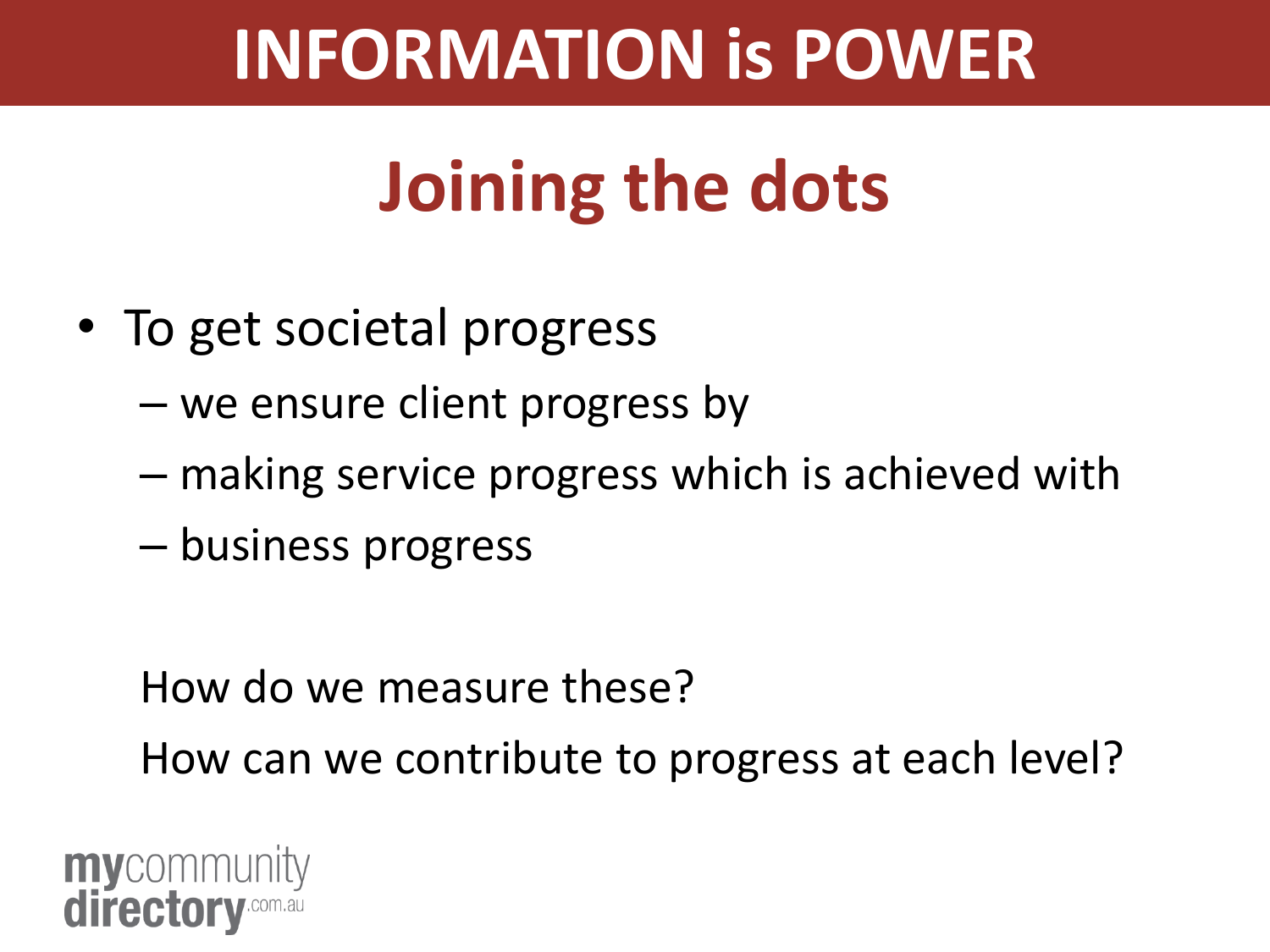### **Different community wellbeing indicators (1)**

#### **Measures for Local Government**:

Built on OECD Better Life : Initiative, security, leisure, income distribution and a clean environment

- 1. Healthy, safe and inclusive communities
- 2. Culturally rich and vibrant communities
- 3. Dynamic resilient local economies
- 4. Sustainable built and natural environments
- 5. Democratic and engaged communities.

http://www.acelg.org.au/upload/program1/1367468192 LGAQ ACELG Community Wellb

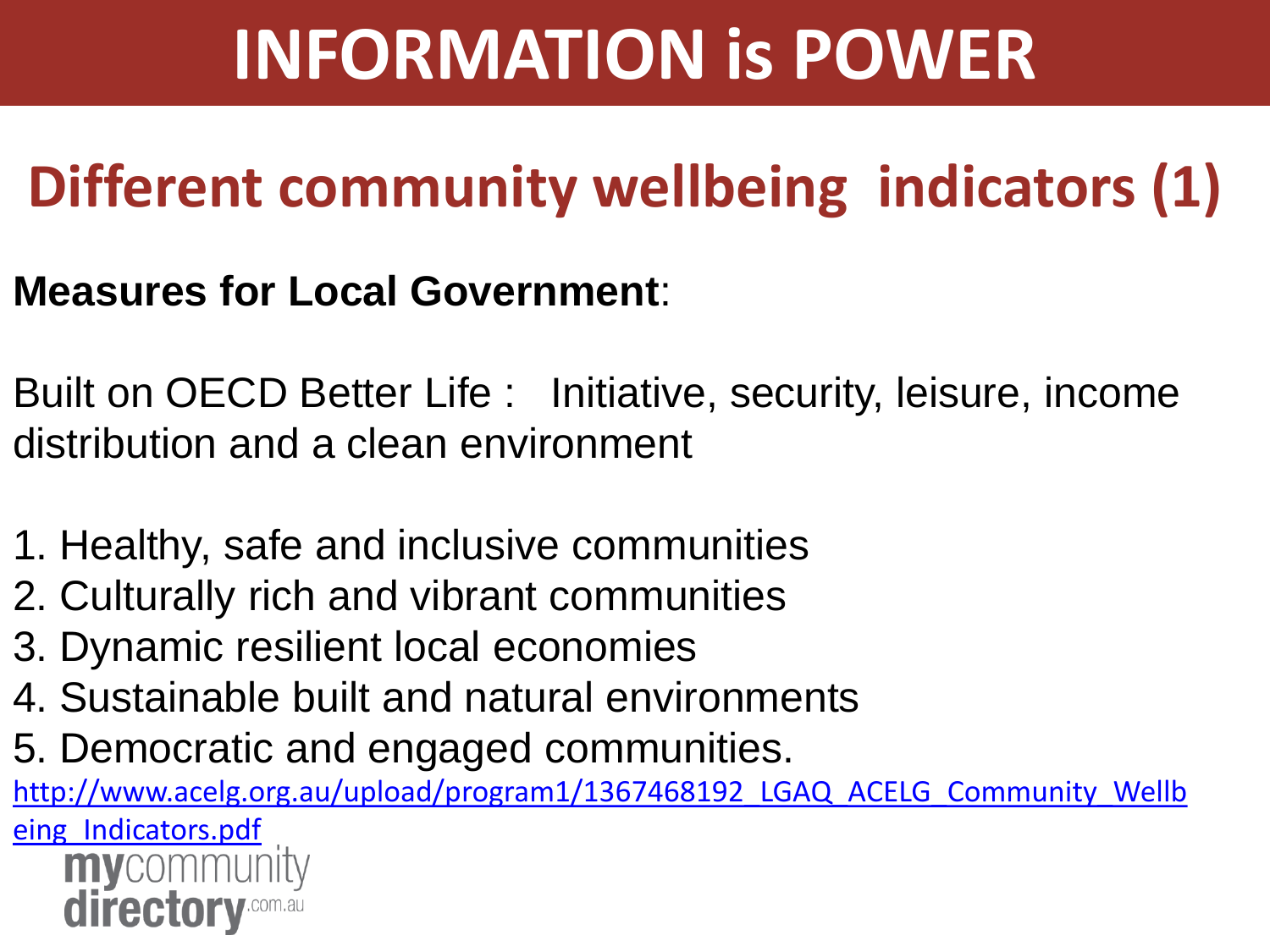### **Different community wellbeing indicators (2)**

[http://www.communityindicatorsqld.org.au/rock](http://www.communityindicatorsqld.org.au/rockhampton) [hampton](http://www.communityindicatorsqld.org.au/rockhampton)

• Community Indicators Queensland –

#### Community Resilience Profiles

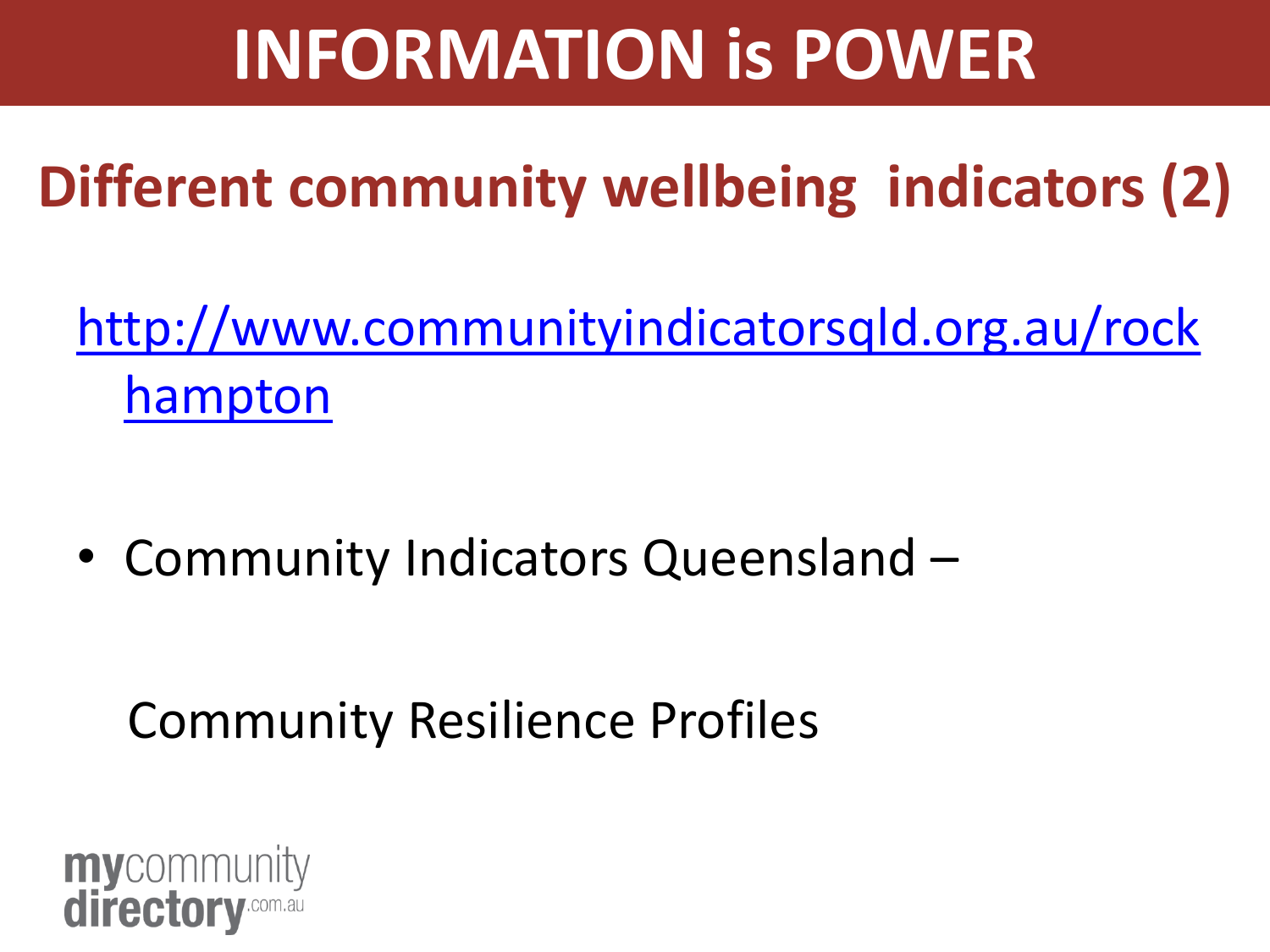#### **Sources of data**

[Regional Australia](http://www.regionalaustralia.gov.au/queensland)

• [Regional Australia \(QLD\)](http://www.regionalaustralia.gov.au/queensland)

<http://insight.regionalaustralia.org.au/>